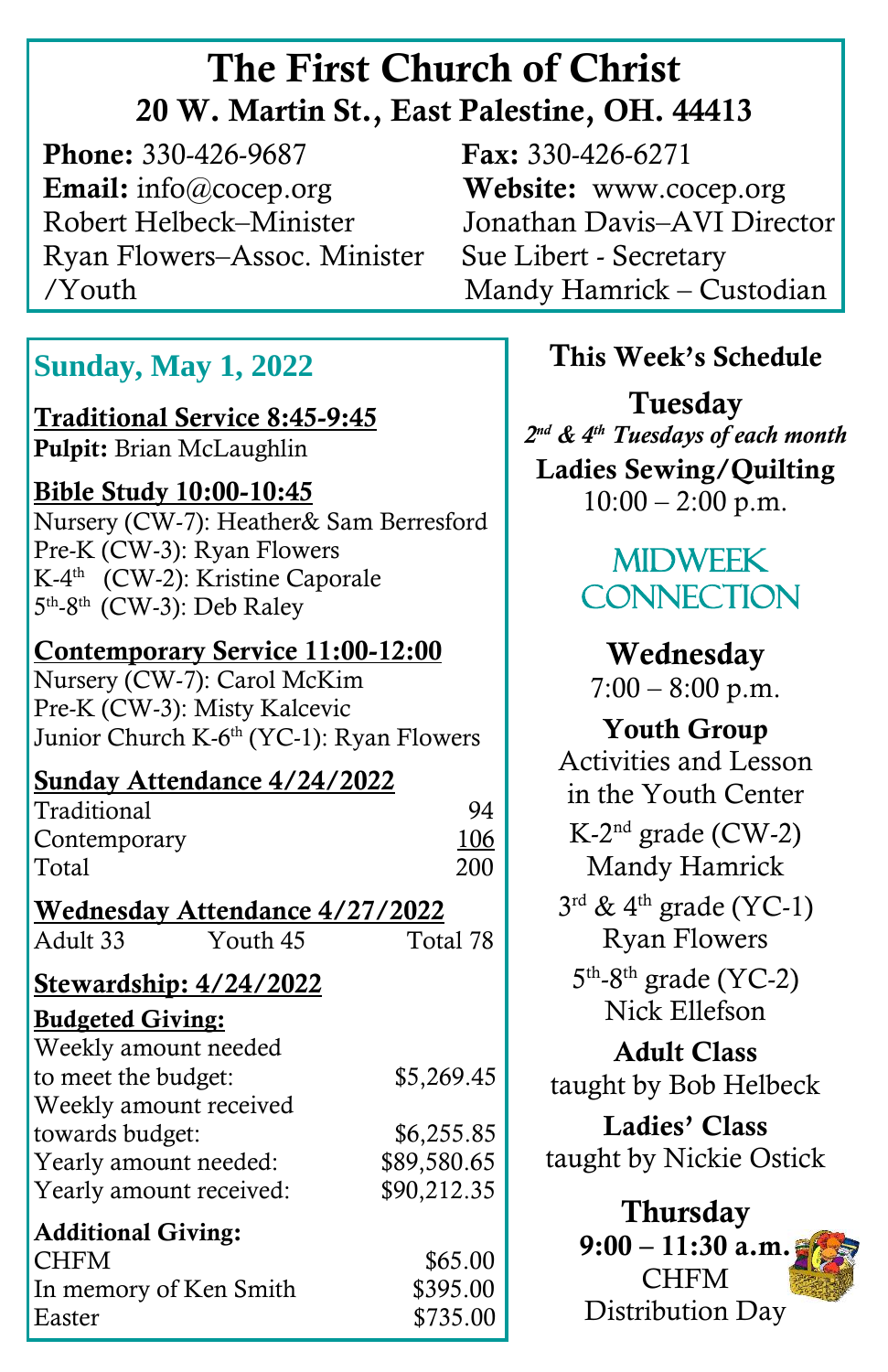# Next Sunday, May 8<sup>th</sup> is *Mother's Day*

We would like to purchase flowers for all our ladies on this special day. Every woman present receives a flower. Men, if you would like to donate toward the purchase of these flowers, designated envelopes are available at the Welcome Center. You can give your envelope to one of the Ministers or place it in one of the offering boxes.

Walk through the Bible Event  $-May 21$ <sup>st</sup> from 9 to noon. Come walk through the Old Testament. There is no cost, but you must register to attend. You can register by signing the list on the church bulletin board or on the church website, or Facebook.

 Graduates. If you have anyone graduating in 2022, please send Sunday, May 22 is Graduate Recognition Sunday Each year we like to recognize our High School & College information about their graduation, (future plans) open house and picture via email to the church at [info@cocep.org](mailto:info@cocep.org) or you can bring their information to the church office by Monday, May 15<sup>th</sup>.

#### & The Annual All Church (BBC)!

Immediately following 2nd service, we will meet in Century Hall. Join us for lots of good food and fellowship. Watch for more info.

#### VBS is Monday, June 27 – Friday, July 1 2022 Vacation Bible School

Clear your calendars, pray, and please volunteer to help. Keep watch for more info. and signup lists on the youth bulletin board.



**REFT** East Palestine Annual Street Fair May 25<sup>th</sup> – 28<sup>th</sup> The church youth will be sponsoring a booth again this year at the Street Fair. We need volunteers from 5 p.m. to 9 p.m. on Wed. – Fri. and from 1p.m. to 8 p.m. on Saturday to help hand out candy and promote VBS and the Youth Program. Please contact Ryan Flowers ASAP at 330-692-1523 or call the church or sign the list on the youth bulletin board if you can help.



 *The family of Ken Smith would like to thank our Christian brothers and sisters for all your prayers and help you gave us in his last days. Ken loved being "coffee man" every Sunday morning for as long as he could. Thanks for the flowers, food, visits and especially for the donations made in his name.*

 *Sincerely, Gerry Smith and family*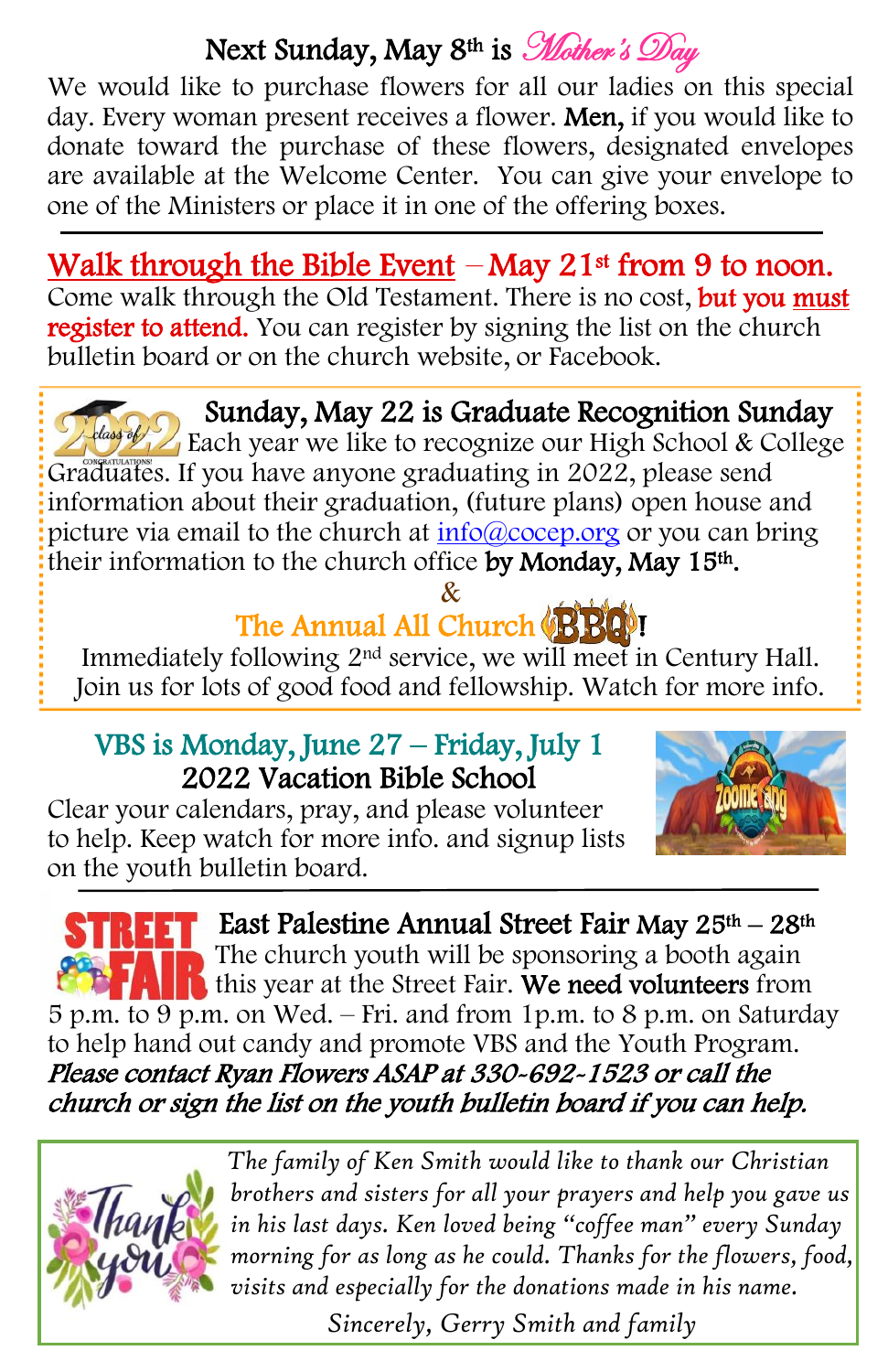## Happy Birthday

 5/3 Kari Osborn 5/1 Nickie Ostick Trevor Kimmel 5/4 Jay Boyles 5/5 Sidney Smith Pat Hillyer 5/6 Brooke McKim 5/7 Tom Bica Jessica Conard Phillip Kimmel

<del>Y</del> Anniversa 5/4 John & Soni Feezle 5/6 Larry & Evelyn Munyon Chris & Laurie Feezle

 $-$ Happy-



Memorial Service

A memorial service for Carol Gorby will be held this Saturday, May 7th at 11:00 a.m. here at the church.

Welcome to… Linda Corbin, who having previously been baptized, placed her membership here on April 26th.

Address: 309 E Grant St East Palestine OH 44413

#### **PLEASE REMEMBER IN PRAYER…**

**Our country & its leaders; our military; first responders; law enforcement officers; shut-ins; kids in school & college; those affected by Covid those travelling for their jobs & the people of Ukraine.**

**Unspoken Request** *personal & health issues***. Albert Kincaid** *has an infection back in his leg.* **Chris Ferris** *has an aggressive form of cancer.* **Jarrod Peters** *has celiac's disease and Barrett's esophagus. (Jeanne Harris's nephew)* **Robert May** *is in Steubenville Hospital. He is bleeding from his kidneys. (Karen Baker's friend)* **Unspoken Request** *for health.* **Shirley Wilson** *is recuperating from knee surgery.* **Bob Kunkle** *is recuperating from surgery on his hand. (Butch & Sue Libert's nephew)* **George Clemmer** *was diagnosed with leukemia. (Karen Baler's uncle)* **Karen Baker and family** *upon the recent death of Karen's cousin, Colleen Bishop.* **Vickey Feezle** *has some health concerns.* **Mary Huff** *fell and broke her right femur bone, an approximate 4 t0 4½ inch break and is in a stabilizer brace. Doctors can't operate because of other health issues and her age. (Sue Libert and Cyndi Martin's stepmother)*

**Braxton Feezle** *health issues.* 

Babu Shower

**Katie Clewell** *is being monitored for high blood pressure. Please keep Katie and baby in your prayers.* **Jo Ann May update** *There is no change in the blood clot in her leg. They are monitoring it twice a week. (Connie Rager's stepmother)*

**Brenda Harper** *Her son died. This is the 2nd son she has lost.*

**Ursula Hallmark update** *She will be having surgery on Monday, May 2nd . (Barb Guzzetti's mother)*

> **SAVE THE DATE…** *A baby shower for Katie Clewell, on Sunday, June 5 th at 2:00 p.m. in Century Hall.* **Please sign the list on the bulletin board if you will be attending.**